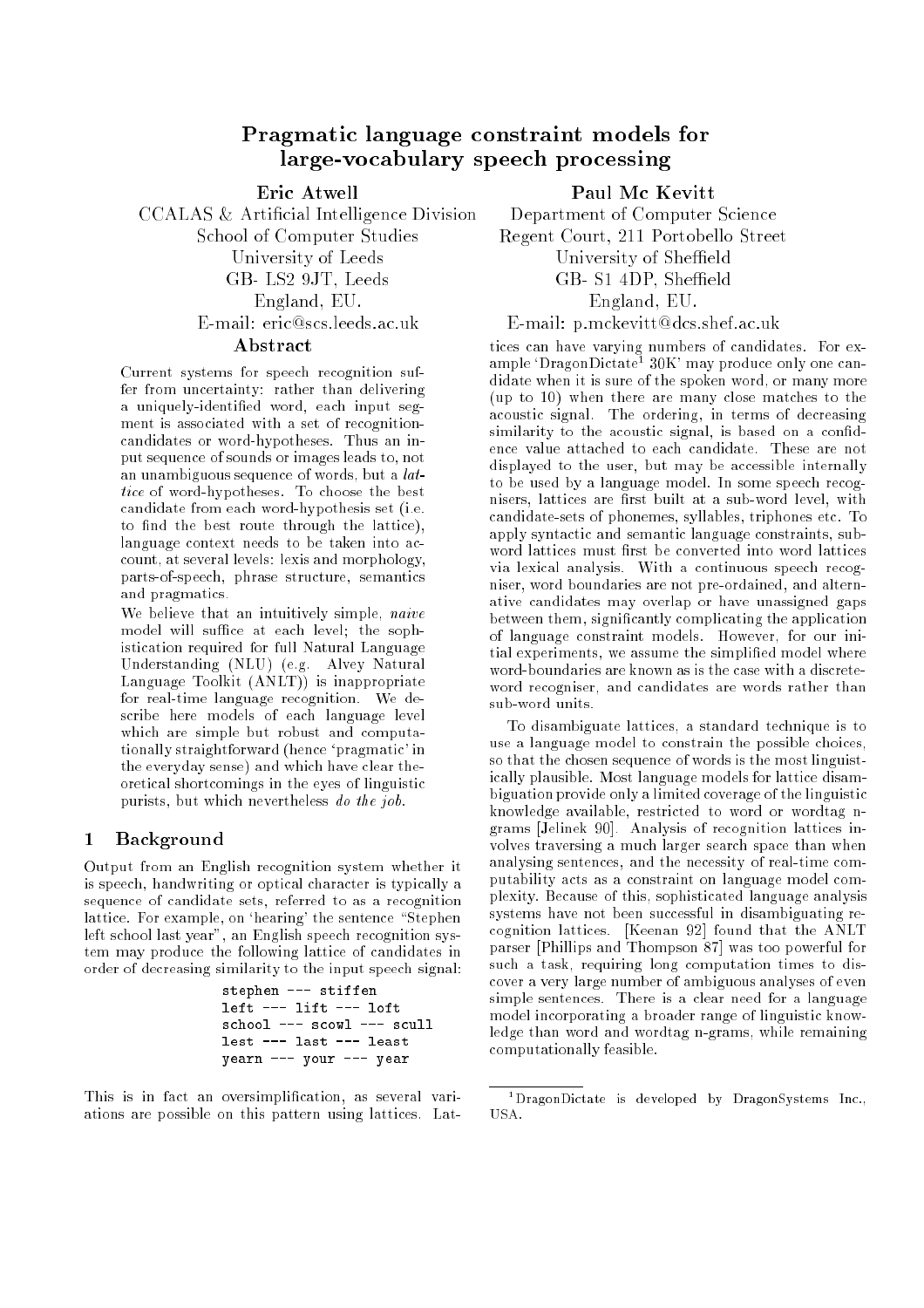N-grams or Markov Models are a conceptually simple mathematical means for representing an observable, realworld sequence of events or symbols. They are equivalent to a non-deterministic finite automata, where the transition from the current symbol to the next is determined by probability, based upon a small fixed-size  $window$  of previous symbols. Markov theory is computationally ef ficient and provides simple but very general and powerful models for applications throughout Science. In NLP, common applications of Markov theory are in speechprocessing where symbols are acoustic chunks such as phonemes and in grammatical tagging where symbols are part-of-speech wordtags. However, Markov models might not be readily applicable to higher levels of language analysis (e.g. semantics/pragmatics) involving links between units beyond a small fixed-size window. With respect to language modelling *collocations* are a variation on Markov models or n-grams. An n-gram model records all n-length symbol-sequences in a given training set. For example, a word bigram model records all pairs of words in the training set and their frequencies of occurrence, while a word trigram model records all word-triples. A word collocation model records combinations which occur together signicantly more frequently than predicted by their probabilities in isolation using some application-specific measure of significance. As only signicant combinations and their frequencies are recorded, a much larger window can be used than for a strict n-gram model of equivalent size.

One attraction of n-gram and collocational models is that they are not compositional. [Gazdar and Mellish 89] state that "...one principle attributed to the philosopher Frege stands out in just about every approach that has been made...known as the principle of compositionality, the meaning of a sentence can be expressed in terms of the meanings of the phrases within it." (p. 280). Most NLP researchers, like Gazdar and Mellish, see sentence-understanding as the natural goal of NLP. However, for speech and handwriting recognition, as distinct from understanding, non-compositional models of syntax and semantics are not merely adequate, but more efficient and effective.

N-gram and collocational models also have the advantage of being automatically extractable from appropriate training data [Atwell 87a,b, 88a,b, 92, Souter and Atwell 92, Atwell et al. 93]. Each model will be automatically extracted using a variety of large-scale linguistic resources such as tagged corpora, treebanks and machine readable dictionaries. N-gram and collocational models can be learnt even for minority languages without rich NLP resources or expertise, e.g. Slovene [Gros et al. 94], Basque [Agirre et al. 94]. This is in contrast to many other NLP systems, where linguistic knowledge is supplied from expert introspection. We recognise that each individual model is theoretically and practically inadequate as a model of linguistic knowledge, but believe that taken as a combination they will provide a holistic model of constraints sufficient for the application we propose. The optimal analysis is not required to be fully correct at all levels; its purpose is to indicate the correct words. Furthermore, an integrated collocational model

allows a wider variety of knowledge types to be combined straightforwardly, in a clean, simple holistic model; this contrasts with many of the complex architectures developed to integrate disparate knowledge sources since the ARPA SUR projects [Lea 80].

# Pragmatic language constraints

We briefly outline a selection of 'sub-optimal, linguistically naive' yet robust models of a range of types of language knowledge: word-sense overlap, semantic tags, Markovian parse-trees, wordtag n-grams and word collocations. These are not necessarily models of pragmatics, but pragmatic models in the everyday sense of this word. For example, the following definition of pragmatics is given in Collins English Dictionary:

#### PRAGMATIC: advocating behaviour that is dictated more by practical consequences than by theory or dogma

Each linguistic knowledge type is represented by a form of minimalist sub-context-free collocational model, rather than a truly compositional model. The language knowledge sources to be integrated are:

#### 2.1LDOCE semantic primitives

All word sense-definitions in the Longman Dictionary Of Contemporary English (LDOCE) are written in terms of the Longman Defining Vocabulary. This is a closed set of approximately 2000 words which effectively constitute semantic primitives. [Demetriou 93], [Demetriou and Atwell 94], [Guthrie 93], [Guthrie et al. 91], [Rose and Evett 92, have shown that the LDOCE text defining a word can be used as the basis for semantic constraints by maximising semantic overlap between words in a recognition lattice. In analysing the earlier illustrative lattice, Demetriou's algorithm looks up the LDOCE denition of each candidate, to calculate a semantic overlap score for every possible path through the lattice (every possible sequence of candidates, e.g.  $stiffen$  lift scowl last year). For example, the LDOCE definition of *last* includes:

\...(in time) one or ones before the one mentioned or now..."

and the LDOCE definition of year includes:

...a measure of time equal to about 365 days..."

These definitions both contain the word  $time$ , indicating a semantic overlap favouring cooccurrence of these two candidates; so the score of all sequences including last year is incremented. This procedure is applied to all candidate-pairs in a sequence to evaluate each possible sequence, and the highest-scoring candidate sequence should be the most semantically consistent.

## 2.2 Semantic tagging

LDOCE also has a set of semantic field markers which provide a hierarchical taxonomic semantics at a higherlevel of abstraction than the sense-definitions. Words have associated a small number of semantic field markers and [Jost and Atwell 93] has shown that these can be used as semantic tags in a Markovian disambiguation algorithm. An alternative semantic tag set has been pro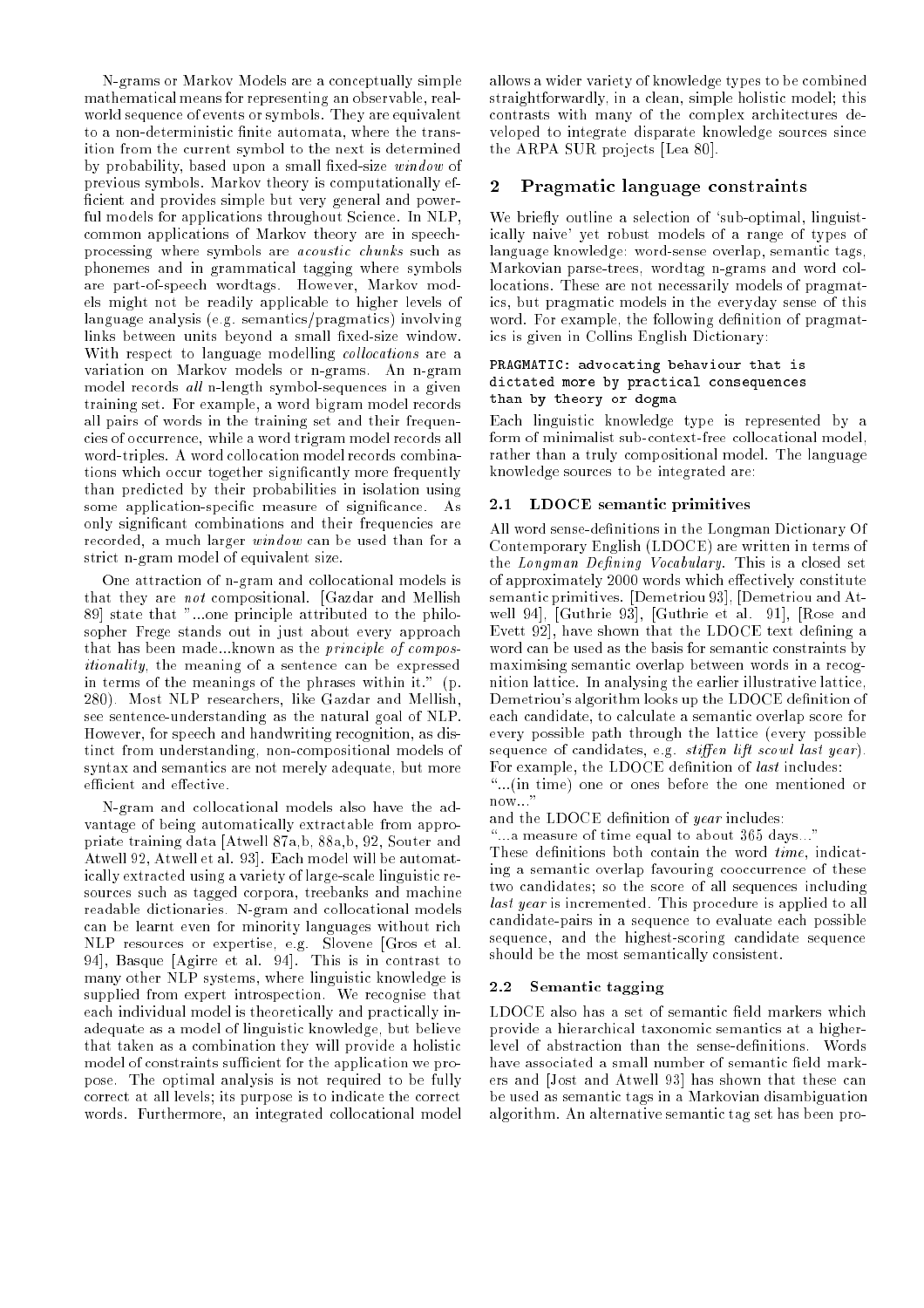duced at Lancaster University [Wilson and Rayson 93] and we hope to investigate its applicability.

### 2.3 Non-compositional phrase structure

A Markovian collocation model parser derived from the Spoken English Corpus (SEC) Treebank has been developed at Leeds [Atwell 83, 87, 93, 94, Pocock and Atwell 93], for the M.O.D. funded Speech-Oriented Probabilistic Parsing (SOPP) project. The model used is a variant of standard Markov theory, in that both the training set and desired output are required to be an alternating sequence of wordtags and labelled bracket combinations. The parser implementation uses this adapted model for a "bracket-insertion" procedure, augmented with a collocational "tree-closing" procedure to ensure parse trees are correctly balanced. With experiments in parsing lattices, using equivalent sized training sets, [Pocock and Atwell 93, Atwell 94] found that the Markov Model based parser is much faster and more robust than a probabilistic chart parser developed as part of the SOPP project. Its optimal parsetree is unlikely to be structurally correct, but it dominates the correct word-sequence which is adequate for lattice disambiguation.

### 2.4 Wordtag n-grams

These are widely used in handwriting, speech and optical character recognition (e.g. [Jelinek 90], [Keenan 92]). They have also been successfully used for the automatic part-of-speech tagging of corpora [Atwell 83, Owen 87]. [Leech et al. 83, Atwell et al. 84] describe the CLAWS system for tagging the LOB Corpus [Johansson et al. 86. CLAWS was the first NLP system to go beyond a Markov model to wider collocations. The "augmented first-order model" [Atwell 83] added only significant trigrams to the core bigram model, avoiding the size and computational problems of a full trigram model. Other variants of wordtag n-gram models, useful for specific tasks, are discussed in [Jost and Atwell 94a,b, Hughes and Atwell 93, 94a,b, Arneld and Atwell 93].

### 2.5 Word-collocational preferences

Word collocations are recognised within English Language Teaching (ELT) and applied linguistics as indicators of the naturalness of native speakers [Howarth 93]. Lexicographers have long known that word-collocations are an alternative source of lexical semantic patterns or constraints (see [Sinclair 87]). More recently, speech and handwriting researchers [Rose and Evett 92] have used word-collocations as a readily trainable surrogate for traditional NLP semantics in disambiguation of handwriting lattices.

# 3 Intention modelling

The above models apply to unconstrained largevocabulary "data-capture" tasks such as automated dictation. Many NLP researchers are more concerned with natural language interfaces and dialogue systems. For these, `low-level' syntactic and semantic constraints are still important, but we also need to model dialogue structure. There has been little work in AI on looking at the empirical side of modelling intentions such as goals, plans and beliefs in dialogue or text (see [Mc Kevitt 92], [Mc Kevitt et al. 92a]). Most of the work has been looking at how formal and intuitive models of intentions can be constructed (see [Allen 83], [Cohen et al. 82], [Grosz and Sidner 86], and [Litman and Allen 84]). However, there has been a history of looking at adjacent pairs of utterances in dialogue, called adjacency pairs, and analysing these empirically (see [Heritage 86, 88]) and little or none of this work has been carried across from Sociology into AL

[Mc Kevitt 91] has conducted Wizard-of-Oz experiments to collect data on the types of questions people ask about computer operating systems. Questions were categorised into a number of basic intention types, such as requests for "information", "confirmation", "elaboration" and so on. One experiment showed that there was a significant difference in the frequencies of intention types under  $y^2$  and t-test's between two groups of subjects. one experienced and the other unexperienced. The subjects were asking questions about the UNIX2 operating system. Unexperienced subjects asked many more requests for "explanation", "guidance", "elaboration" and "confirmation" that experienced subjects. Graphs of the frequencies of pairs of subject questions or intentions showed that unexperienced subjects had a tendency to move from standard requests for information to explanations, elaborations, etc. and also tended to repeat those intention types. Even more interesting was the fact that particular subjects had high frequencies of particular intention pairs in their dialogues. Details of the experiments are given in [Mc Kevitt and Ogden 89a,b].

A theory of intention analysis (see [Mc Kevitt 91]) has been proposed as a model, in part, of the coherence of natural-language dialogue. A central principle of the theory is that coherence of natural-language dialogue can be modelled by analysing sequences of intention. The theory has been incorporated within a computational model in the form of a computer program called the Operating System CONsultant (OSCON) (see [Guthrie et al. 89], [Mc Kevitt 86, 91a, 91b], [Mc Kevitt and Wilks 87], and [Mc Kevitt et al. 92b, 92c, 92d]). OSCON, which is written in Quintus Prolog, understands, and answers in English, English queries about computer operating systems.

The computational model has the ability to analyse sequences of intention. The analysis of intention has at least two properties: (1) that it is possible to recognise intention, and (2) that it is possible to represent intention. The syntax, semantics and pragmatics of naturallanguage utterances can be used for intention recognition. Intention sequences in natural-language dialogue can be represented by what we call intention graphs. Intention graphs represent frequencies of occurrence of intention pairs in a given natural-language dialogue. An ordering of intentions based on *satisfaction* exists, and when used in conjunction with intention sequences, indicates the *local* and *global* degree of expertise of a

<sup>2</sup> UNIX is a trademark of AT&T Bell Laboratories.

 $\,$  - By *local* expertise we wish to stress the fact that sometimes experts can act as novices on areas of a domain which they do not know well.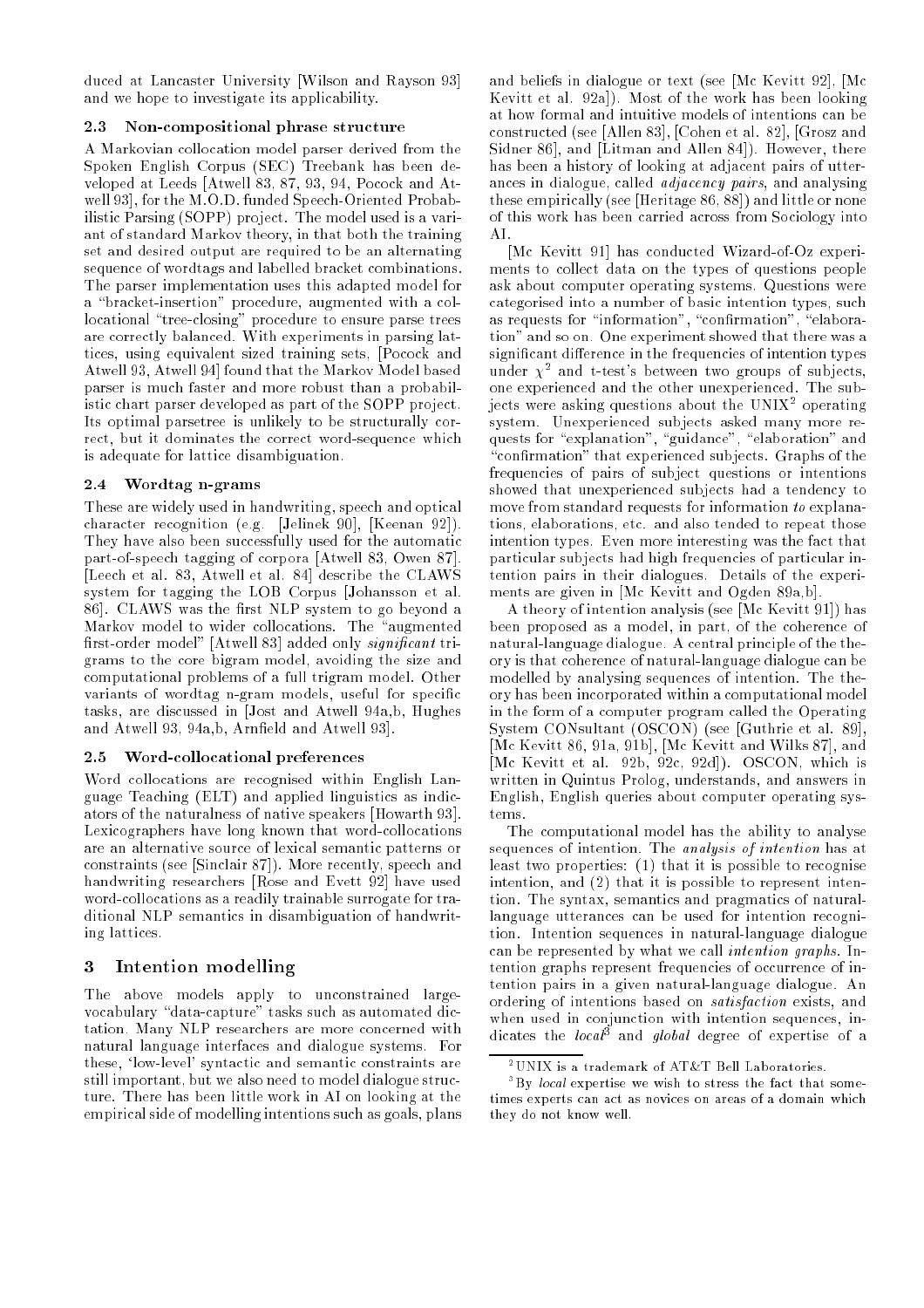speaker in a dialogue.

The architecture of the OSCON system consists of six basic modules and two extension modules. There are at least two arguments for modularising any system: (1) it is much easier to update the system at any point, and (2) it is easier to map the system over to another domain. The six basic modules in OSCON are as follows: (1) ParseCon: natural-language syntactic grammar parser which detects query-type, (2) MeanCon: a natural-language semantic grammar (see [Brown et al. 75], and [Burton 76]) which determines query meaning, (3) KnowCon: a knowledge representation, containing information on natural-language verbs, for understanding, (4) DataCon: a knowledge representation for containing information about operating system commands, (5) SolveCon: a solver for resolving query representations against knowledge base representations, and (6) GenCon: a natural-language generator for generating answers in English. These six modules are satisfactory if user queries are treated independently, or in a context-free manner. However, the following two extension modules are necessary for dialogue-modelling and user-modelling: (1) DialCon: a dialogue modelling component which uses an intention matrix to track intention sequences in a dialogue, and (2) UCon: a user-modeller which computes in the intense and intense intense intense intense tion matrix and provides information for both contextsensitive and user-sensitive natural-language generation. A diagram of OSCON's architecture is shown in Figure  $\mathbf{1}$ 



Figure 1: Architecture of the Operating System CONsultant (OSCON) system

Hence, by integrating the processing of higher level information such as intention sequences in dialogue with lower level information such as semantic primitives, semantic tagging and wordtag n-grams we hope that holistic models of integrated speech and language processing can emerge. It is hoped that other forms of pragmatics such as beliefs can also be integrated (see Ballim and Wilks 1990, 1991 and Wilks and Ballim 1987).

#### Conclusion and future work  $\overline{4}$

As previously alluded, an advantage of an integrated collocational model is that it allows a wide variety of knowledge types to be combined straightforwardly, in a clean, simple holistic architecture. This approach is particularly appropriate to parallel architectures, and to Constraint Logic Programming (CLP). At present, only one component [Demetriou 1993] utilises ICL's CLP software development environment DecisionPower/CHIP (Constraint Handling In Prolog); others are coded in Pop11 and Quintus Prolog, so we clearly need to translate submodels to a common implementation language. The different language constraint models will be integrated in a parallel lattice disambiguation model. Dynamic latticetraversal modules for each level, with separate windows on the same section of the lattice, will map a search space for CLP optimisation. Each word-hypothesis will be annotated with a set of probabilities, one with respect to each level, and these probabilites are then combined into an overall cost function used by inbuilt Decision-Power/CHIP optimisation procedures.

As a resource for evaluating the success of the implemented lattice disambiguation system, we propose to collect together recognition lattices, along with the correct sequence of words for each lattice, from the NLP/Pattern Recognition research community. As the lattices will be gathered from many different sources, we have proposed a standard format, to which all lattices will be converted [Modd and Atwell 94]. We will consult with the research community via SALT (UK) and ELSNET (European) networks for language and speech, both in the gathering of lattice data and in formulation of formatting standards; these must also conform to Text Encoding Initiative (TEI) Guidelines. The Lattice Corpus will be the first of its kind. To be reasonably representative a large sample is required. Initially we aim for a number of recognition lattices equivalent to 50,000 words, which is comparable in size to current richly-annotated parsed corpora such as the Spoken English Corpus (SEC) [Atwell et al. 94a,b]. The Corpus will become a standard test resource, and we will distribute it through text archivers and file servers, including the International Computer Archive of Modern English (ICAME) at Bergen University, and the Oxford Text Archive at Oxford University.

When we have a prototype integrated language constraints system and Lattice Corpus, we propose to empirically test and evaluate the system against the corpus, extensively assessing and comparing different weightings and combinations of the component knowledge sources.

#### $\mathbf{5}$ **References**

- Agirre, E., X. Arregi, X. Artola, A. Diaz de Ilarraza, K. Sarasola (1994) Conceptual distance and automatic spelling correction. In [Evett and Rose 94]: 101-108.
- Allen, James F. (1983) Recognising intentions from natural language utterances. In Computational Models of Discourse, M. Brady and R.C. Berwick (Eds.), 107-166. Cambridge, MA: MIT Press.
- Arnfield, Simon, and Eric Atwell (1993) A syntax based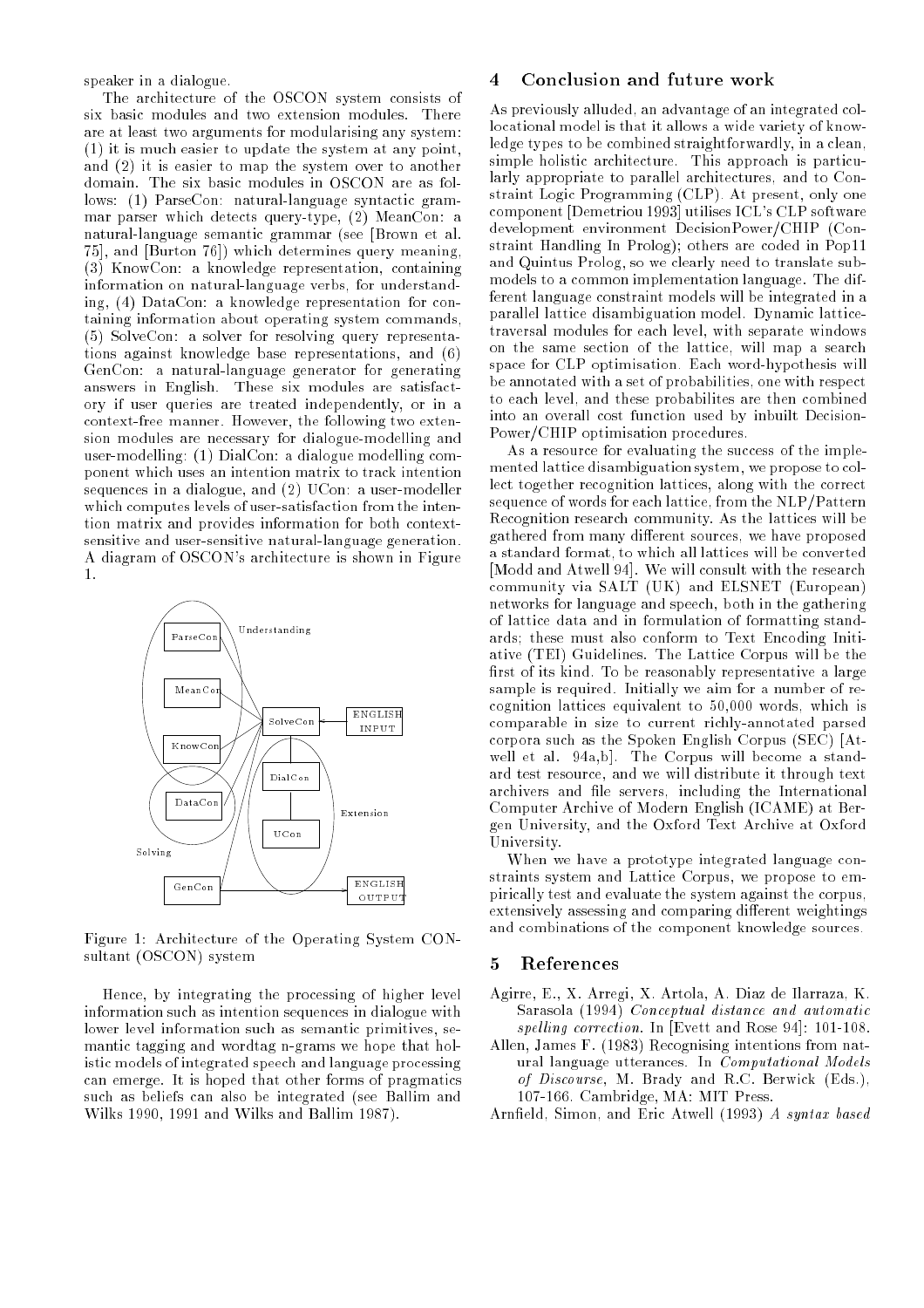grammar of stress sequences. In [Lucas 93]: 71-78.

- Atwell, Eric Steven (1983) Constituent Likelihood Grammar. In International Computer Archive of Modern English (ICAME) Journal, 7: 34-67.
- Atwell, Eric, Geoffrey Leech and Roger Garside (1984) Analysis of the LOB Corpus: progress and prospects. In Corpus Linguistics: Proceedings of the ICAME 4th International Conference, Jan Aarts and Willem Meijs (Eds.), 40-52. Amsterdam: Rodopi.
- Atwell, Eric (1987a) A parsing expert system which learns from corpus analysis. In In Corpus Linguistics and Beyond: Proceedings of the ICAME 7th International Conference, Willem Meijs (Ed.), 227-235. Amsterdam: Rodopi.
- Atwell, Eric (1987b) Constituent Likelihood Grammar. In The Computational Analysis of English: a corpusbased approach, Roger Garside, Geoffrey Leech and Geoffrey Sampson (Eds.), 57-65. London and New York: Longman.
- Atwell, Eric (1988a) Grammatical analysis of English by statistical pattern recognition. In Pattern Recognition: Proceedings of the 4th International Conference, Josef Kittler (Ed.), 626-635. Berlin: Springer-Verlag.
- Atwell, Eric (1988b) Transforming a Parsed Corpus into a Corpus Parser. In Corpus Linguistics, hard and soft: Proceedings of the ICAME 8th International Conference, Merja Kyto, Ossi Ihalainen and Matti Risanen (Eds.), 61-70. Amsterdam: Rodopi.
- Atwell, Eric (1992) Overview of Grammar Acquisition Research. In Workshop on sublanguage grammar and lexicon acquisition for speech and language: proceedings, Henry Thompson (Ed.), 65-70. HCRC, Edinburgh University.
- Atwell, Eric (1993) Corpus-Based Statistical Modelling of English Grammar. In [Souter and Atwell 93]: 195- 215.
- Atwell, Eric, Simon Arnfield, George Demetriou, Steve Hanlon, John Hughes, Uwe Jost, Rob Pocock, Clive Souter and Joerg Ueberla (1993) Multi-level Disambiguation Grammar Inferred from English Corpus, Treebank and Dictionary. In [Lucas 93]: 91-98.
- Atwell, Eric (1994) Speech-Oriented Probabilistic Parser Project: Final Report to MoD. CCALAS, School of Computer Studies, Leeds University, England.
- Atwell, Eric, John Hughes, and Clive Souter (1994a) A Unied MultiCorpus for training syntactic constraint models. In [Evett and Rose 94]: 111-118.
- Atwell, Eric, John Hughes, and Clive Souter (1994b) AMALGAM: Automatic Mapping Among Lexico-Grammatical Annotation Models. In The Balancing Act: Combining Symbolic and Statistical Approaches to Language, Judith Klavans and Philip Resnik (Eds.). ACL'94 Workshop Proceedings, New Mexico State University.
- Ballim, Afzal and Yorick Wilks (1990) Stereotypical belief and dynamic agent modeling. In Proceedings of the Second International Conference on User Modelling, University of Hawaii at Manoa, Honolulu, Hawaii, USA.

Ballim, Afzal and Yorick Wilks (1991) Artificial Believ-

ers. Hillsdale, New Jersey: Lawrence Erlbaum Associates.

- Brown, John Seely, Richard R. Burton and Alan G. Bell (1975) SOPHIE: a step towards creating a reactive learning environment. In International Journal of Man-Machine Studies, 7, 675-696.
- Burton, R. (1976) Semantic grammar: An engineering technique for constructing natural-language understanding systems. BBN Report No. 3453, Bolt, Beranek and Newman, Cambridge, MA, USA.
- Cohen, Phil R., C. Raymond Perrault and James F. Allen (1982) Beyond question answering. In Strategies for natural language processing, Wendy G. Lehnert and G. Martin H. Ringle (Eds.), 245-274. Hillsdale, New Jersey: Lawrence Erlbaum Associates.
- Demetriou, George (1993) Lexical Disambiguation Using CHIP (Constraint Handling In Prolog). In Proceedings of 1993 European Conference of the Association for Computational Linguistics, Utrecht: ACL, 431- 436
- Demetriou, George and Eric Atwell (1994) A semantic network for large vocabulary speech recognition. In [Evett and Rose]: 21-28.
- Evett, Lindsay, and Tony Rose (Eds.) (1994) Computational Linguistics for Speech and Handwriting Recognition: AISB'94 Workshop. Leeds University: AISB.
- Gazdar, Gerald, and Christopher Mellish (1989) Natural Language Processing in Pop-11 / Prolog / Lisp. Wokingham, England: Addison Wesley.
- Gros, Jerneja, France Mihelic and Nikola Pavesic (1994) Sentence Hypothesization in a speech recognition and understanding system for the Slovene spoken language. In [Evett and Rose]: 81-86.
- Grosz, B.J. and C.L. Sidner (1986) Attention, intentions and the structure of discourse. In Computational Linguistics, Vol. 12, 3, 175-204.
- Guthrie, Louise (1993) A Note on Lexical Disambiguation. In [Souter and Atwell 93]: 217-239.
- Guthrie, Louise, Paul Mc Kevitt and Yorick Wilks (1989) OSCON: An operating system consultant. In Proceedings of the Fourth Annual Rocky Mountain Conference on Artificial Intelligence (RMCAI-89), Subtitled, 'Augmenting Human Intellect By Computer', 103-113, Registry Hotel, Denver, Colorado, USA, June.
- Guthrie, Joe, Louise Guthrie, Yorick Wilks, and H. Aidinejad (1991) Subject-Dependent Co-Occurrence and Word Sense Disambiguation. In Proceedings of the 29th Annual Meeting of the Association for Computational Linguistics, 146-152, Berkeley, California. Also Memoranda in Computer and Cognitive Science, MCCS-91-206, CRL, NMSU.
- Heritage, John (1986) Garfinkel and ethnomethodology. Cambridge: Polity Press.
- Heritage, John (1988) Explanations as accounts: a conversation analytic perspective. In Analysing everyday explanation: a casebook of methods, Charles Antaki (Ed.), 127-144. London: Sage Publications.
- Howarth, Peter (1993) Automatic analysis of conventional language in written English. Technical Report, English Language Unit, Leeds University, England.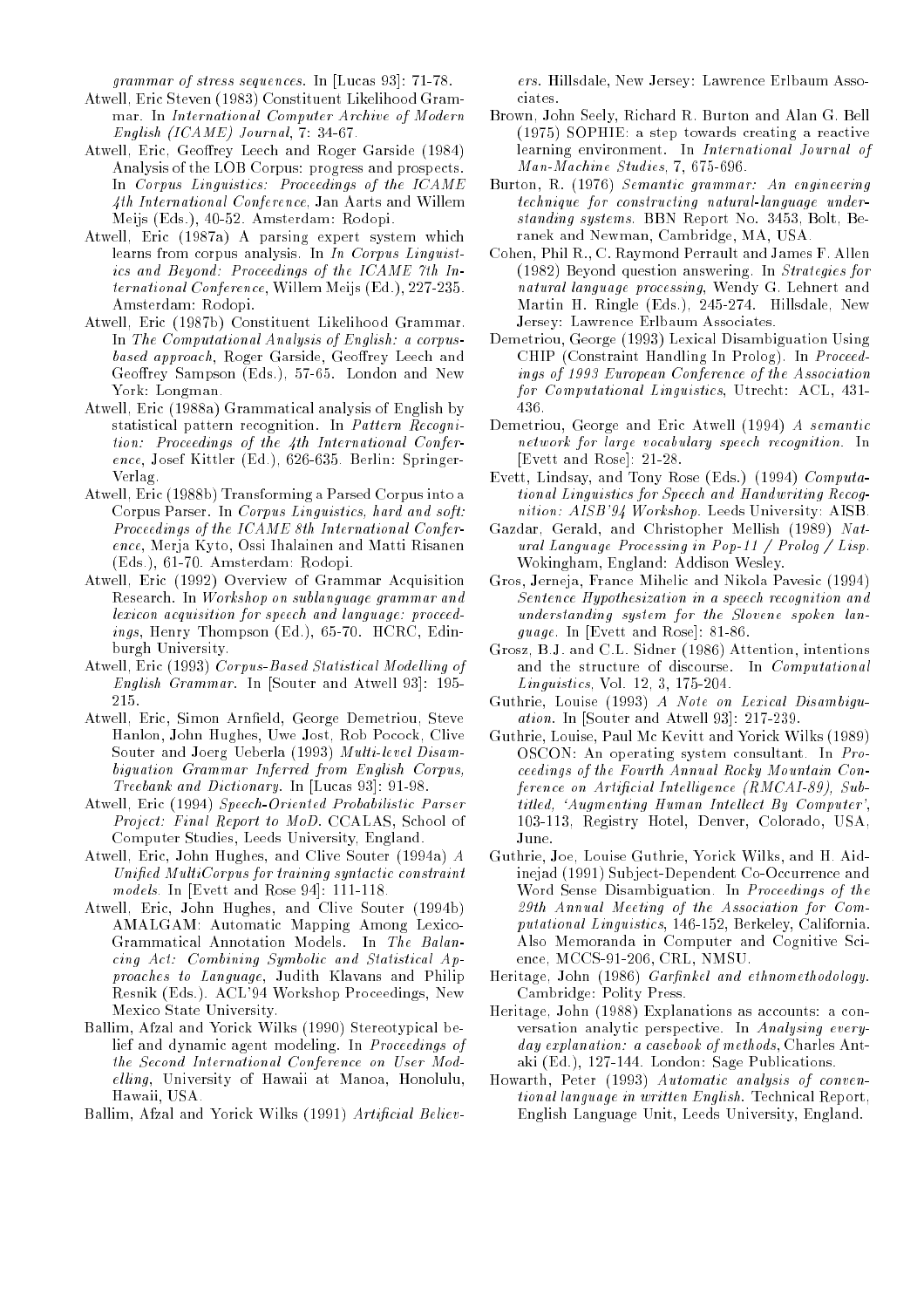- Hughes, John, and Eric Atwell (1993)  $\it{Automatically ac-}$ quiring and evaluating a classication of words. In [Lucas 93]: 81-88.
- Hughes, John, and Eric Atwell (1994a) A Methodical Approach to Word Class Formation Using Automatic Evaluation. In [Evett and Rose 94]: 41-48.
- Hughes, John, and Eric Atwell (1994b) The Automated Evaluation of Inferred Word Classifications.  $\mathbf{In}$ ECAI'94: 11th European Conference on Artificial Intelligence, Anthony Cohn (Ed.). John Wiley and Sons.
- Jelinek, Fred (1990) Self-organized language modeling for speech recognition. In Readings in Speech Recognition, Alex Waibel and Kai-Fu Lee (Eds.), 450-506. Los Altos, CA: Morgan Kaufmann.
- Johansson, Stig, Eric Steven Atwell, Roger Garside and Geoffrey Leech (1986) The Tagged LOB Corpus. Norwegian Computing Centre for the Humanities, Bergen University.
- Jost, Uwe, and Eric Atwell (1993) Deriving a probabilistic grammar of semantic markers from unrestricted English text. In [Lucas 93]: 191-198.
- Jost, Uwe, and Eric Atwell (1994a) A hierarchical, mutual information based probabilistic language model. In [Lucas 93]: 51-58.
- Jost, Uwe, and Eric Atwell (1994b) Intrinsic error estimation for corpus-trained probabilistic language models. In ECAI'94: 11th European Conference on Arti  $ficial Intelligence$ , Anthony Cohn (Ed.). John Wiley and Sons.
- Keenan, Francis (1992) Large vocabulary syntactic analysis for text recognition. Unpublished Ph.D. Thesis, Department of Computing, Nottingham Trent University, England.
- Lea, Wayne (1980) Speech recognition: past, present, and future. In Trends in speech recognition, Wayne Lea (Ed.), 39-98. Prentice-Hall.
- Leech, Geoffrey, Roger Garside, and Eric Atwell (1983) The automatic grammatical tagging of the LOB corpus. In International Computer Archive of Modern English (ICAME) Journal, 7: 13-33.
- Litman, Diane and James Allen (1984) A plan recognition model for clarification subdialogues. In Proceedings of the COLING-84, 302-311.
- Lucas, Simon (Ed.) (1993) Grammatical Inference theory, applications and alternatives. Colloquium Proceedings no.1993/092, London: Institution of Electrical Engineers.
- Mc Kevitt, Paul (1986) Building embedded representations of queries about UNIX. Memorandum in Computer and Cognitive Science, MCCS-86-72, Computing Research Laboratory, Dept. 3CRL, Box 30001, New Mexico State University, Las Cruces, NM 88003-0001, USA.
- Mc Kevitt, Paul (1991a) Analysing coherence of intention in natural-language dialogue. Ph.D. Thesis, Department of Computer Science, University of Exeter, Exeter, England, EU, September.
- Mc Kevitt, Paul (1991b) Analysing coherence of intention in natural-language dialogue. Ph.D. Thesis, Department of Computer Science, University of Exeter,

Exeter, England, EU, September.

- Mc Kevitt, Paul (Editorial) (1992) Natural language processing. In Artificial Intelligence Review, Vol. 6, No. 4, 327-332, Dec.
- Mc Kevitt, Paul and Yorick Wilks (1987) Transfer Semantics in an Operating System Consultant: the formalization of actions involving object transfer. In Proceedings of the Tenth International Joint Conference on Artificial Intelligence (IJCAI-87), Vol. 1, 569-575, Milan, Italy, EU, August.
- Mc Kevitt, Paul and William C. Ogden (1989a) Wizard $of Oz$  dialogues in the computer operating systems domain. Memorandum in Computer and Cognitive Science, MCCS-89-167, Computing Research Laboratory, Dept. 3CRL, Box 30001, New Mexico State University, Las Cruces, NM 88003-0001, USA.
- Mc Kevitt, Paul and William C. Ogden (1989b) OSWIZ II: Wizard-of-Oz dialogues in the computer operating systems domain. Memorandum in Computer and Cognitive Science, MCCS-90-181, Computing Research Laboratory, Dept. 3CRL, Box 30001, New Mexico State University, Las Cruces, NM 88003- 0001, USA.
- Mc Kevitt, Paul, Derek Partridge and Yorick Wilks (1992a) A survey of approaches to natural language discourse processing. Technical Report 235, Department of Computer Science, University of Exeter, GB-EX4 4PT, Exeter, England, EU.
- Mc Kevitt, Paul, Derek Partridge and Yorick Wilks (1992b) Analysing coherence of intention in natural language dialogue. Technical Report 227, Department of Computer Science, University of Exeter, GB-EX4 4PT, Exeter, England, EU.
- Mc Kevitt, Paul, Derek Partridge and Yorick Wilks (1992c) Why machines should analyse intention in natural language dialogue. Technical Report 233, Department of Computer Science, University of Exeter, GB- EX4 4PT, Exeter, England, EU.
- Mc Kevitt, Paul, Derek Partridge and Yorick Wilks (1992d) Experimenting with intention in natural language dialogue. Technical Report 234, Department of Computer Science, University of Exeter, GB- EX4 4PT, Exeter, England, EU.
- Modd, Dan, and Eric Atwell (1994) A word hypothesis lattice corpus - a benchmark for linguistic constraint models. In [Evett and Rose 94]:191-7.
- Owen, Marion (1987) Evaluating automatic grammatical tagging of text. In ICAME Journal 11, 18-26.
- Phillips, J.D., and Henry Thompson (1987) A parsing tool for the Natural Language theme. Software Paper no.5, Department of Artificial Intelligence, Edinburgh University, Scotland, EU.
- Pocock, Robert and Eric Atwell (1993) Treebank-trained probabilistic parsing of lattices. Technical Report 93.30, School of Computer Studies, Leeds University, Leeds, England, EU.
- Rose, Tony, and Lindsay Evett (1992) A large vocabulary semantic analyser for handwriting recognition. In AISB Quarterly, 80: 34-39.
- Sinclair, John (Ed.) (1987) Looking Up: an account of the COBUILD project in lexical computing. London: